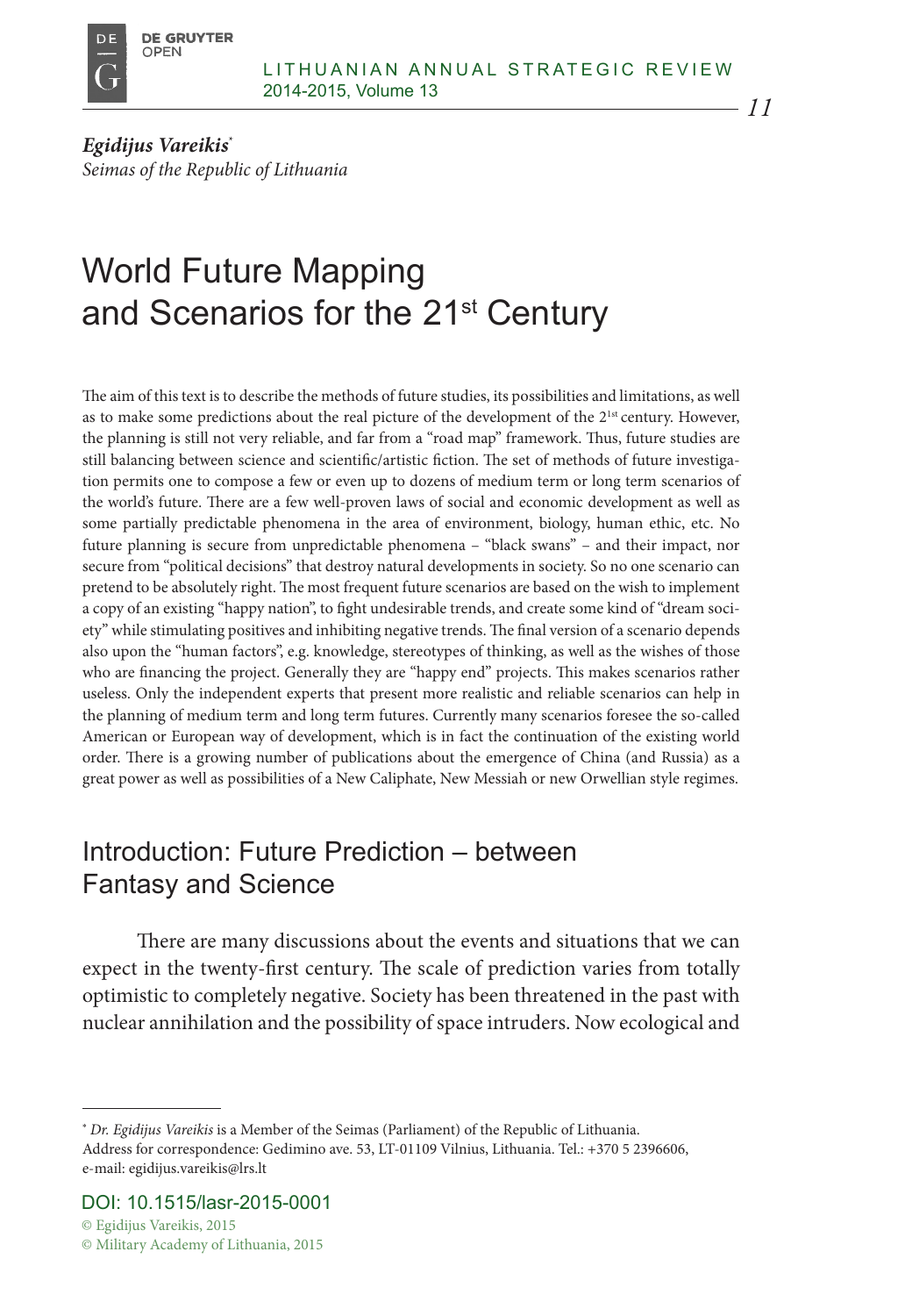energy disasters are the main threats.<sup>1</sup> These are, however, technical issues, and they can be solved using modern technologies and by self-regulation of our population. The ideological, political and moral problems are more unpredictable. They often strive for non-realistic solutions, and the results of such solutions are far from being predictable. Despite the very complex situations, the strategists of politics and civilization history are trying to explain what we all should expect.2 Thus the general scenarios for the future and special ones (emphasizing one particular area, such as climate change, development of education, energy supply, etc.) are created in large numbers.

One hot-button invention of recent years is so-called strategic thinking and strategic planning. This term covers the planning of development of countries and regions as well as the writing of short, middle term and long term strategies.<sup>3</sup> Sometimes they look like fairytales, sometimes set of rules (currently generally called "the road map").<sup>4</sup> The internet is full of fairytales about the brilliant futures of countries and regions. This, however, diminishes the reliability of the writers, and it is necessary to find and draw a firm line between fiction writing and studies based on scientific methods.

The countries of the European Union did not resist the temptation to write their own strategies. A few years ago, the Lithuanian Parliament adopted the strategy "Lithuania 2030". According to it the country should be happy, with smart administration, smart technologies and a smart society that adapts well to the global challenges.<sup>5</sup> In brief, it is a smart state with a bit of Scandinavian spirit. The Polish strategy pays more attention to technological innovations. Latvians "look for happiness" in the securing of national heritage, and the Estonian dream is the natural environment that makes life healthy and pleasant. The Finnish strategy is marked by the wishes to have more services for what is really a hedonistic way of life. One can present the long lists of institutions, NGOs and different working groups preparing British, German or

<sup>1</sup> Tomas Lombardo, Contemporary Futurist Thought: Science Fiction, Future Studies, and Theories and Visions of the Future in the Last Century, Author House, 2006, 420 p.

<sup>2</sup> National Intelligence Council, *Global Trends 2030: Alternative Worlds*. Create Space Independent Publishing Platform, 2012, 166 p., http://www.dni.gov/nic/globaltrends, 2014.12.15. Wider perspective at: http://www.futuretimeline.net/, 15.12.2014.

<sup>3</sup> Henry Mintzberg, Joseph Lampel, Bruce Ahlstrand, Strategy Safari: A Guided Tour Through The Wilds of Strategic Management, Free Press, 2005, 410 p.

<sup>&</sup>lt;sup>4</sup> The kind of fairytale is the peotical story "Ruhnama" ("Book of Soul") of former Turkmen prezident Niyazov about the briliant future of his country (online (http://www.ruhnama.info,17.12.2014). The more serious is the 2050 vision of Kazakh prezident Nazarbayev, thought it is also more the geopolitical dream than the reflection of real possibilities (http://www.kazakhembus.com/in\_the\_news/president-nursultannazarbayevs-2014-the-state-of-the-nation-address, 17.12.2014).

<sup>5</sup> Lietuva 2030, http://www.lietuva2030.lt/, 17.12.2014.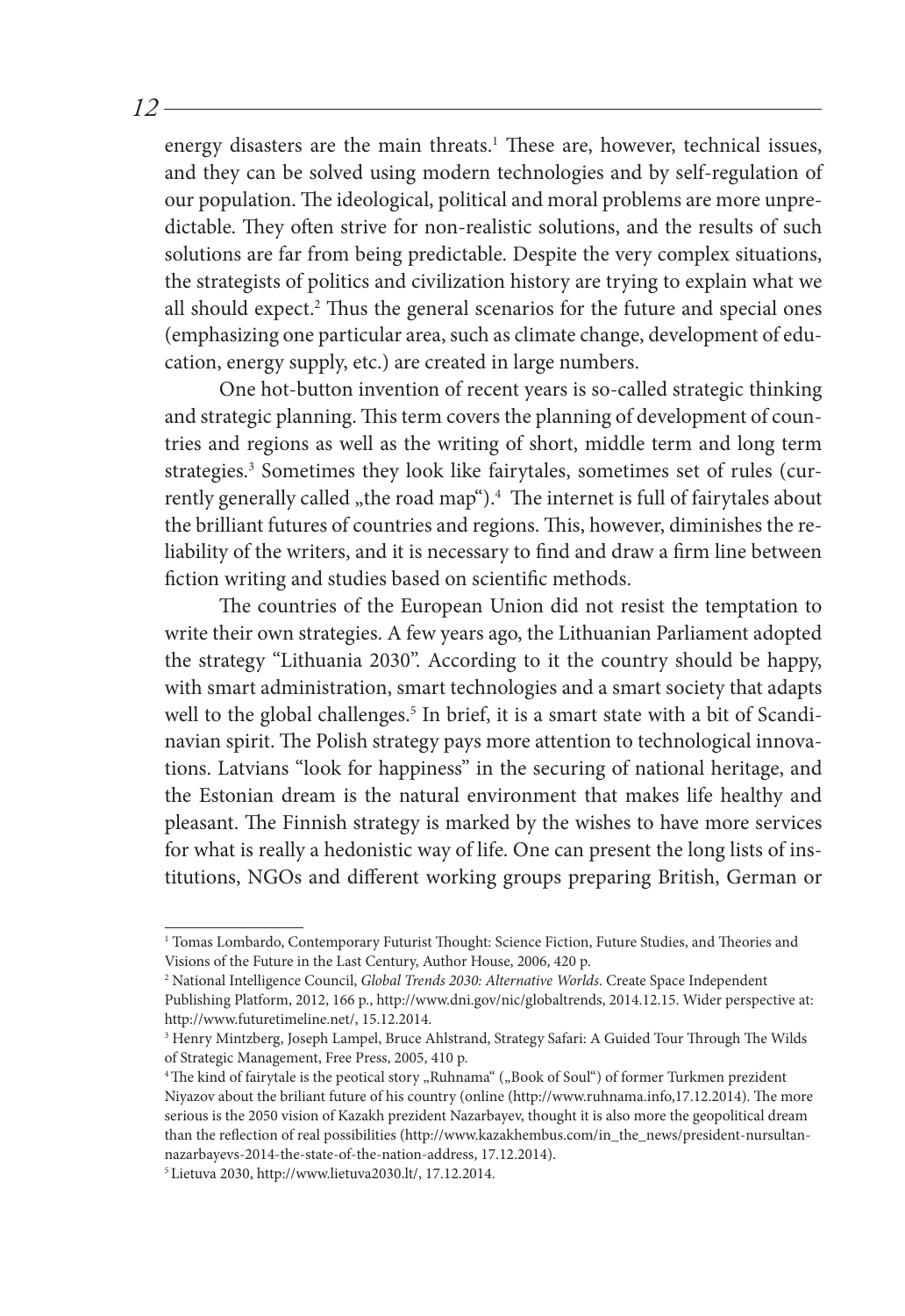American plans for the future and writing various studies.<sup>6</sup>

All the "official" or stated requested strategies have at least two negatives that make them useless.

- Firstly, all they predict are optimistic results. No government will buy any study that predicts bad events during the ruling term of the government. It can be borrowed by tabloid press only. Real life, however, shows that there are not solely good times waiting in the future. It is rather the opposite. Thus, the strategy is a failure from the beginning.
- Secondly, the strategy has to be politically correct. It is doubtful, that any government would officially plan to increase its territory by taking land from neighbors and thus will apply war as the solution to its problems. It would be a scandal. History, however, teaches us that problems have been solved on the battlefield more frequently than with the methods of healthy competition. This also makes the official strategies worthless.

It is necessary to add that authors of these strategies like to limit themselves to short-term (not longer than ten years) future predictions that seem to be more realistic and produce more predictable results. The extrapolation of these results to a long term perspective, however, generally leads to significant mismatches with reality.

If this is the situation, then who is able to write a realistic scenario and predictable history of the 21st century? Do we have any experts (independent of financial donors) who do not hesitate to say, "what we can expect", and "which geopolitical dreams can become reality?" Sometimes we rely only on science fiction writers or a few respectable experts. Science fiction writers have a right to create fictions according their fantasies; but the political scientist always has an argument to explain why reality differs from a prediction made few years ago. We have to reject the view that futurology is not a scientific discipline and only a fairytale world belonging to some sociologists. It is a science, but is not always accepted as such.

The unexpected events of life, the "black swans", e.g. natural disasters, change history sometimes in more radical way than is predicted in the social projects. Moreover, even those who see the world as predictable are limited in their thinking facing the so-called idols of Francis Bacon. Impartiality can easily be replaced with emotional and irrational decisions, i.e. it is impossible to liberate from stereotypes, definitions or lack of knowledge.<sup>7</sup>

<sup>6</sup>Alberto Alesina, Giavazzi Francesco, The Future of Europe: Reform or Decline, Massachusetts Institute of Technology, 2006.

<sup>7</sup> Hesse, M. B., "Francis Bacon's Philosophy of Science", in D. J. O'Connor, ed., *A Critical History of Western Philosophy*, New York, 1964, p. 141-152, http://www.sirbacon.org/links/4idols.htm, 18.12.2014.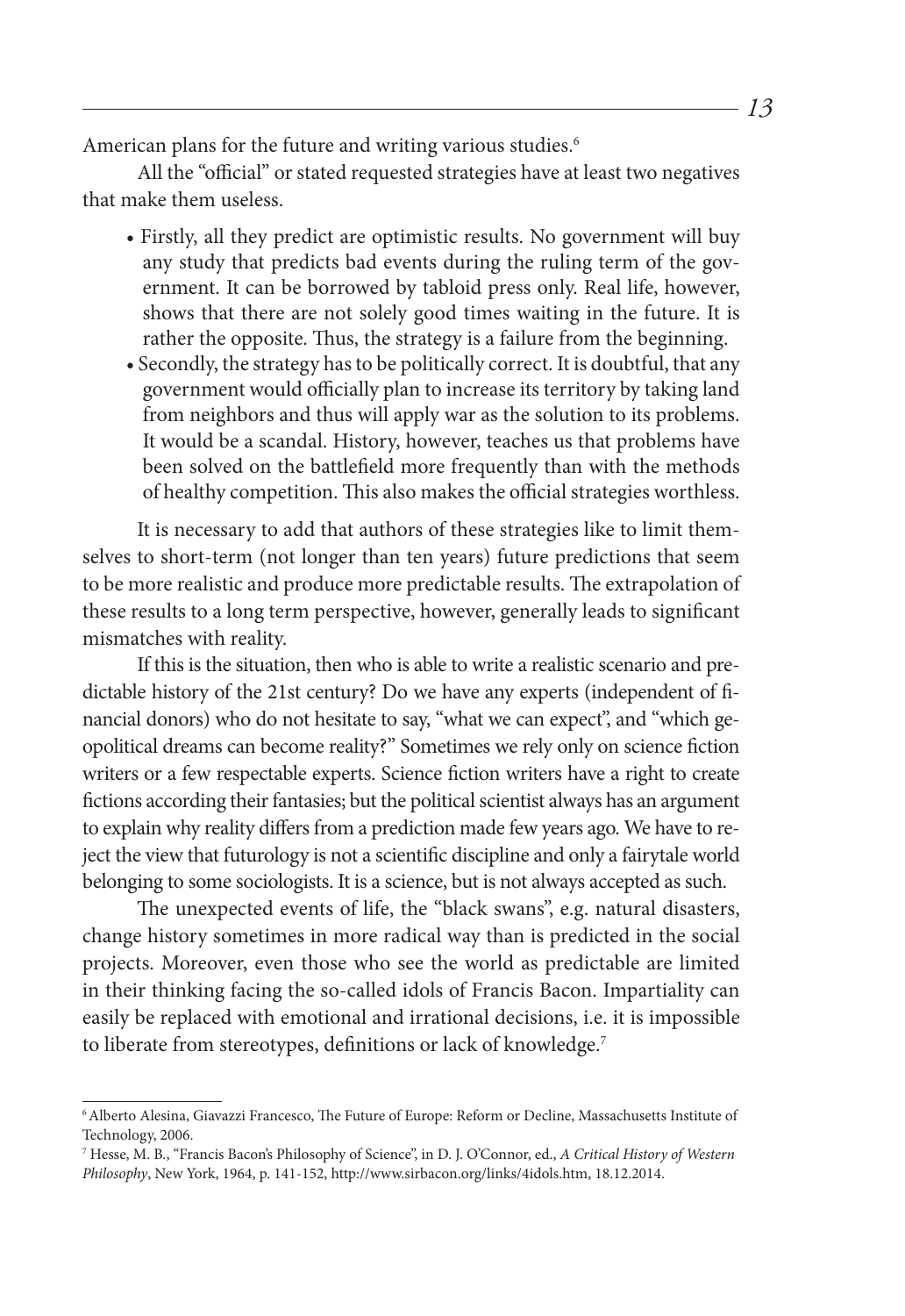The aim of this survey is not to propose a universal scenario for the future. Rather, it will describe the methods of future research, its possibilities and limitations; it will also make some predictions about the real picture of the twenty-first century's development.

## 1. Methods of Future Prediction

Every thinker making a long-term scenario must answer six fundamental questions:<sup>8</sup>

- What is the future of us as physical and biological objects? will we live longer? Will we be more and more dependent on technologies? Will we face environmental or anthropologic disasters? It can be proved easily that the survival of Homo sapiens is not an eternal guarantee.
- *What is the future we are afraid of? What would we like to avoid?* War, criminal violence, loneliness? Are we able to prevent this? Why did we not prevent war and other negative social phenomena until now?
- *What are the values and stereotypes we are ready to defend, and what are we ready to get rid of?* Gender equality, family, individual egoism? Is it a relative good or relative evil?
- *Do we have alternatives to our stereotypes?*
- *What is the desirable picture of our futures?*
- *Are we powerful enough to bring our plans to reality, i.e. do we have sufficient resources for our plans?*

There are many attempts to answer the questions above. However, as previously mentioned, several factors diminish the scientific significance of the answers. They are under the influence of ideologies. In addition, we cannot predict something that has never happened, and all our explanation is the extrapolation of present and the past to the future. Theoreticians and practitioners often base their ideas on some typical frameworks. Some of them are worth mentioning.<sup>9</sup>

*• Used Future.* Prediction of the future based on an existing "success story", or a successful country. The safe ideas to create New America,

<sup>8</sup> Sohail Inayatullah, "Neohumanist Educational Futures: Liberating the Pedagogical Intellect", Edited by Sohail Inayatullah, Marcus Bussey and Ivana Milojević Tapei, Tamkang University Press 2004. More at: http://www.veoh.com/watch/v18647040KdFfZ7Nx?h1=Futures+Thinking+for+Transformation+-+Six+Pil lars+of+Futures+Studies+by+Sohail+Inayatullah, 18.12.2014.

<sup>9</sup> Metafuture.org, http://www.metafuture.org/, 2014.12.18. Sohail Inayatullah, "Six pillars: futures thinking for transforming", *Foresight*, 2008, vol. 10, issue 1, p.4 – 21.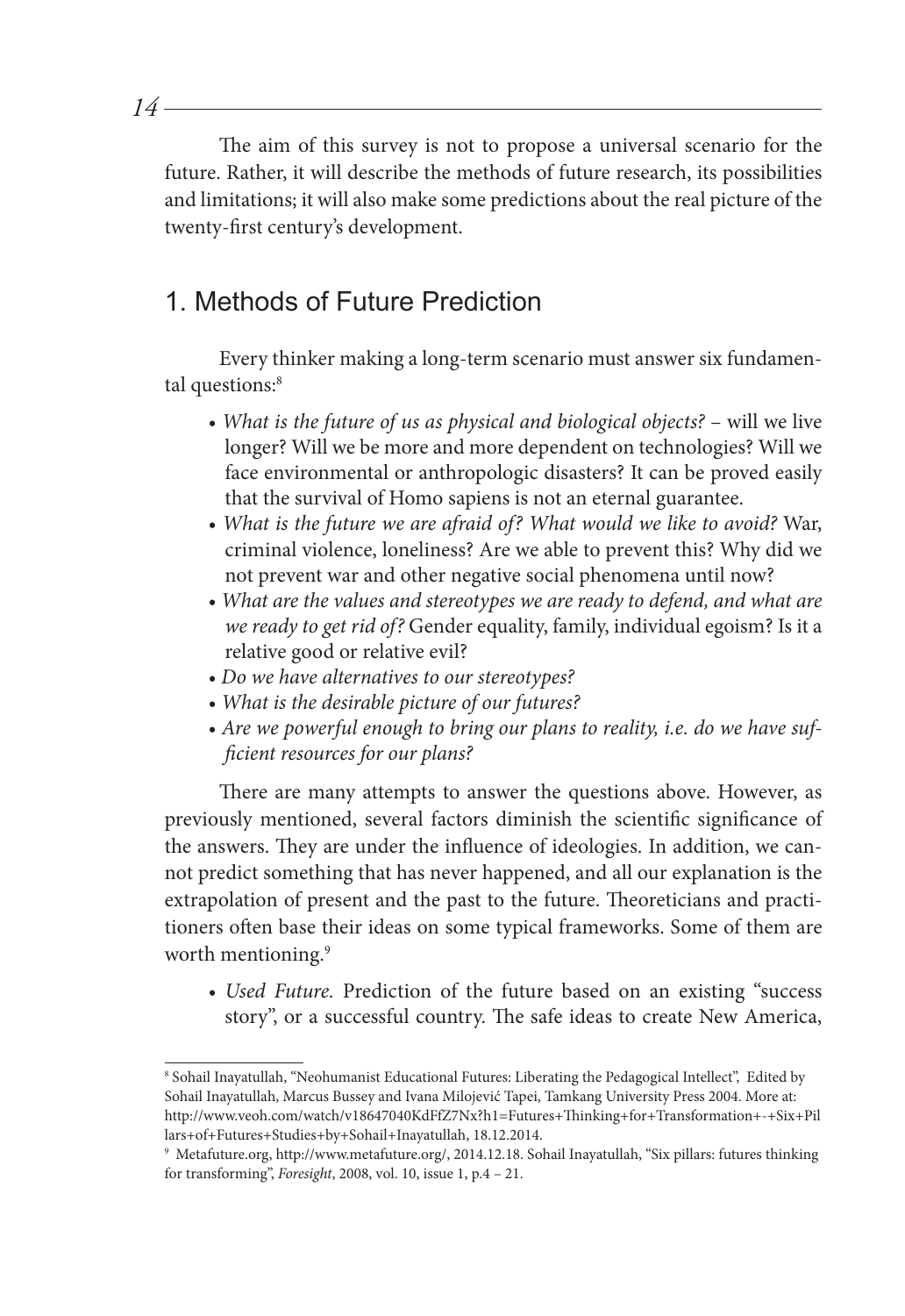Scandinavian model, New Caliphates, etc. In reality these are attempts to create New Americas, following something like the "Scandinavian model", New Caliphates, etc.<sup>10</sup>

- *Disowned Future.* The future is "constructed" to get rid of mistakes of the past and to avoid them in the future, i.e. to remove the negatives of policy from social life; for example, to remove phenomena such as Nazism, racism, social inequality, etc.<sup>11</sup>
- *Alternative Futures*. Popular method in predicting the influence of one particular parameter. For example, what can we expect if globalization will spread, or what if the opposite is the case—what will happen if the nation will secure its identities, or in the case that they will ignore or be influenced by cultures of other civilizations.<sup>12</sup>
- *Alignment*. These are scenarios for cases of life in a society of internal regulation. The government can support (legally or financially) some "positive" trends and suppress the negative ones. History shows that such regulation leads to social disasters (e.g. the "building of communism"). It attracts many writers, because one can present even "logic" quantitative measurements of the futures. It is well supported by different business and interest groups.<sup>13</sup>

Going further with the review of methodology of prediction, it is worth mentioning that history itself is the subject of controversy. One can see history as continuous, cyclical, "sinusoid", or even a discontinuous chaotic process. It is enough to remember that Plato's cyclical change is social development, the linear history in St. Augustine's "City of God", the "zig-zag" history of Machiavelli, and other either "progressive" or "regressive" versions. The reader knows, of course, that a lot of theories talk about traditional, industrial, postindustrial societies, modern and postmodern state of social groups.

In the 19th and 20th centuries, dozens of social and economic development laws were discovered. They permitted us to predict some moments of history. There are short and long term cycle theories that permit us to predict some "waves" of economic and social development.

The concept of "waves of democracy" is the classical example described

<sup>&</sup>lt;sup>10</sup> Blair H. Sheppard, Jon Hartwick and Paul R. Warshaw The Theory of Reasoned Action: A Meta-Analysis of Past Research with Recommendations for Modifications and Future Research. *Journal of Consumer Research* Vol. 15, No. 3 (Dec., 1988), pp. 325-343.

<sup>&</sup>lt;sup>11</sup> Sohail Inayatullah, "Theory and practice in transformation: The disowned futures of Integral extension". *Futures*, vol. 42, issue 2, March 2010, p. 103–109.

<sup>&</sup>lt;sup>12</sup> Paul B. Pedersen, "Multiculturalism and the Paradigm Shift in Counselling: Controversies and Alternative Futures", *Canadian Journal of Counselling*, Jan 2001, vol. 35, no 1, p, 15-25.

<sup>13</sup> Steven W. Sender, "Systematic agreement: A theory of organizational alignment", *Human Resource Development Quarterly* , Spring 1997, vol. 8, issue 1, p. 23–40.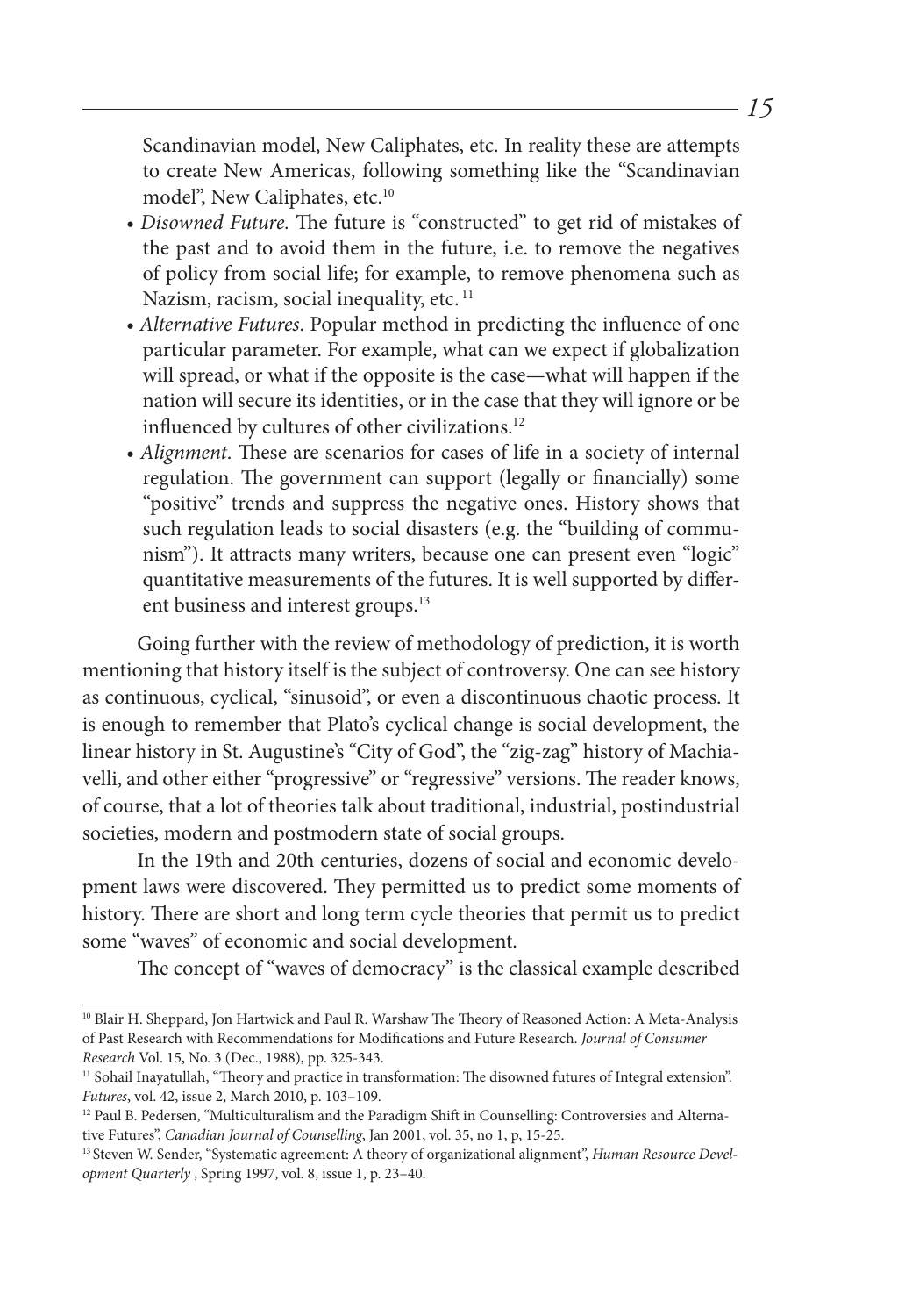in political science texts.14 The clearest observation of these "waves" can be observed in Latin America. The political system (or its mask) is changing in twenty year intervals—dictatorships have been replaced by democracies, and vice versa. It was observed in this region already for century. A similar picture is in Africa. The democratic states of the 1960s changed into dictatorships in the early 1980s. Now we observe comparatively democratic Africa, which is going slowly to authoritarian regimes, and soon we will see new dictators.

There is no mystery in these "waves". They can be related to generation change and new ideas that have critical mass support periodically. The waves are more "clear" regionally; there are societies that are not extremely affiliated with constitutions, national histories, and the stability of the state. Waves are interrupted by wars and other global and regional disasters. It is clear why waves are better expressed in Latin America, which avoided the greater influence of the World Wars, as well as in Africa, where the nations "started" their histories mainly in 1960s. However, even in Europe we can observe something similar after World War II. There was a rise of democracy in 1945-1950, 1985- 1990 and maybe 2025-2030. There are the periods of some disappointment in 1965-1970, and probably now.

The shortest waves (or cycles) in economic development, called short business cycles, last 3-5 years (40 months). Joseph Kitchin investigated them in the 1920s.15 The origin of them is in some "human factor"; e.g. companies react to the changes in the market with some delay and try to "catch up" later, or they try to increase production or service supply, or they try to employ more people while avoiding investments and capital. The company is fully operational with existing resources. This soon creates overproduction, lower prices, lower sales, and more products in storage. This is the time for re-adjusting to the new realities, decreasing production and fitting to the new situation that can later initiate the new cycle. Thus, our "economic car" is driving in a kind of impulsive manner because of the changing of streetlights.

Longer lasting waves last 5 to 10 years and are related with the so-called Clement Juglar phenomena, first described in 1862, and proved many times later. It states that the larger investment waves are much slower than the short

<sup>14</sup> John Markoff, *Waves of Democracy: Social Movements and Political Change*, SAGE publications, 1996. Sartori, G., *The theory of democracy revisited*, part II, New York: Chatham House, 1987; Samuel Huntington *The Third Wave: Democratization in the Late Twentieth Century. University of Oklahoma Press.* 1991 Charles Kurzman, "Waves of Democratization", *Studies in Comparative International Development*, Spring 1998, vol. 33, no 1, p. 42–64.

<sup>15</sup> Joseph Kitchin, "Cycles and Trends in Economic Factors", *Review of Economics and Statistics*, The MIT Press, 1923, vol. 5, no 1, p. 10–16.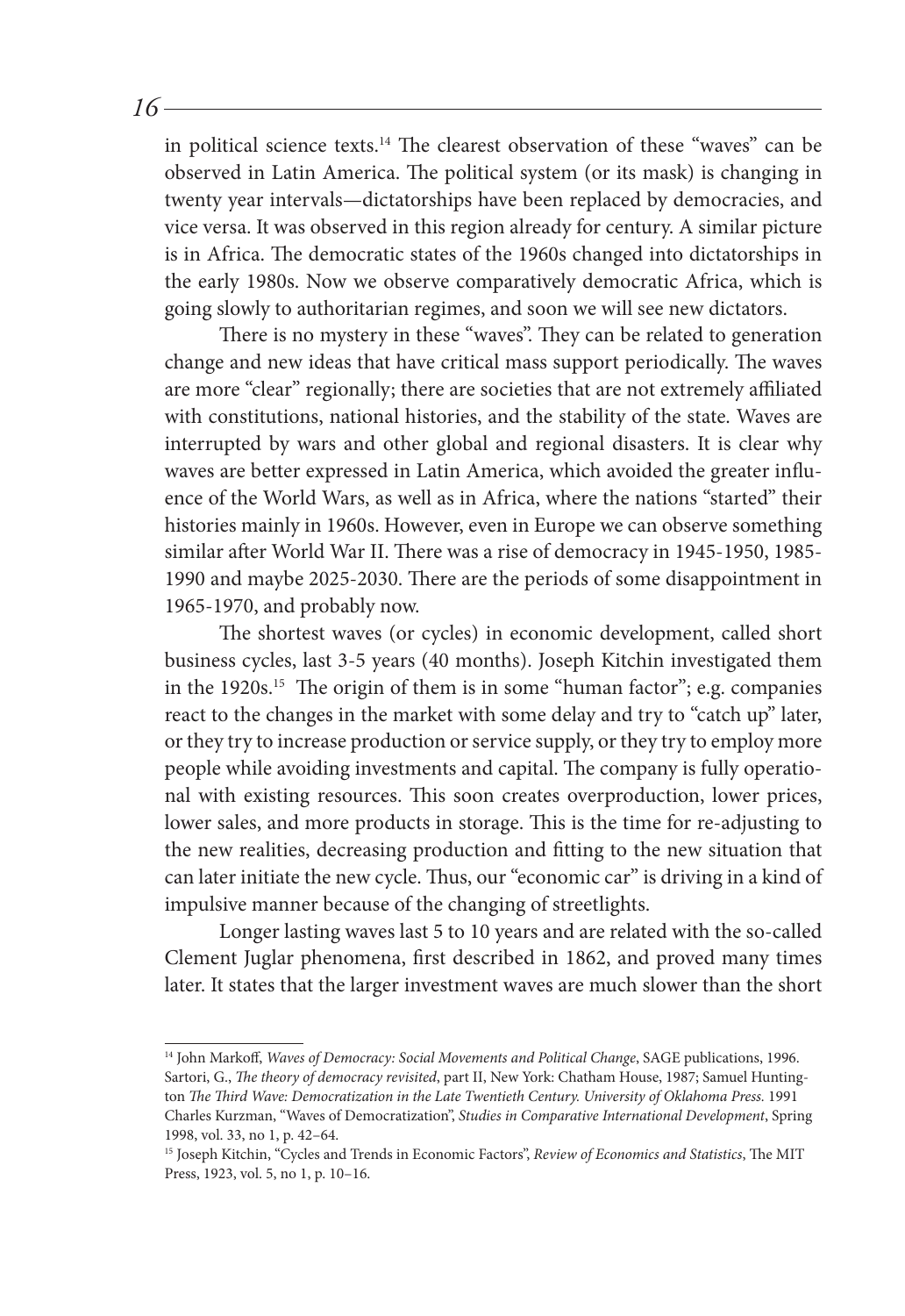term waves described above.16 In other words, it is like fueling our "economic car" that does more than impulsive driving.

There is the evidence of 10-25 years cycles that look like the improvement or repairing of our car. These are the massive investments, renovations or new constructions, introducing new technologies and sophisticated infrastructure. The discovery of these waves came from the observations of a Jewish emigrant from Russia named Simon Kuznetz.17 Despite some criticism, the existence of Kuznetz's waves or cycles is recognized.

Probably the most interesting in this context is the Soviet economist (more precisely anti-Soviet, because he was killed by Soviet NKVD in 1938) Kondratyev, who discovered the long term (40-60 years) waves in economic development. These are of extreme importance, because ups and downs up in them are related with wars, changes of political ideologies, etc.<sup>18</sup>

Kontratyev cycles are related with social shifts. The probability of war is higher in the initial phase, or growing period that can be called "spring time". In "summer time" we have a period of stagnation caused by higher life standard and better social security. In the declining period, "autumn time", the authorities look for stability rather than for new ideas, and it causes the "winter", which is the major crisis.

 Arthur Lewis indicates that we had intensive growth periods in 1853- 1873 and 1951-1973, partially good growth in 1873-1913, and after 1973 until the current major crisis. 1913-1951 was a time of greater decline.<sup>19</sup> This is an allusion to the Kondratyew wave.

There is also the so-called Saeculum theory about 90 year cycles, i.e. the time from some important event (for example declaration of state independence) until all the "participants" of this event are dead. Maybe this is only a prolonged Kondratyev wave, but the evidence says that it can be important for future predictions.<sup>20</sup>

The USSR was an entity that existed for approximately 70 years. It was

<sup>&</sup>lt;sup>16</sup> Clement Juglar, Des Crises commerciales et leur retour periodique en France, en Angleterre, et aux Etats-*Unis,* Paris: Guillaumin, 1862, http://gallica.bnf.fr/ark:/12148/bpt6k1060720, 18.12.2014.

<sup>17</sup> Simon Kuznets, "Economic Growth and Income Inequality", *American Economic Review* 1955 March, vol. 45, p. 1–28.

<sup>&</sup>lt;sup>18</sup> Andrey V. Korotayev, Sergey V. Tsirel, "A Spectral Analysis of World GDP Dynamics: Kondratiev Waves, Kuznets Swings, Juglar and Kitchin Cycles in Global Economic Development, and the 2008–2009 Economic Crisis", *Structure and Dynamics*, 2010, vol.4., no 1., p. 3-57.

<sup>19</sup> Arthur W. Lewis, "Economic Development with Unlimited Supplies of Labor," *Manchester School of Economic and Social Studies*, 1954, vol. 22, p. 139–191.

<sup>20</sup> David Galland, "Into the Fourth Turning: A Casey Research Interview with Neil Howe, Co-author of the Fourth Turning", *Casey Research Special Report*, 2009, www.caseyresearch.com/pdfs/20090922\_TheFourth-TurningJMD.pdf, 18.12.2014.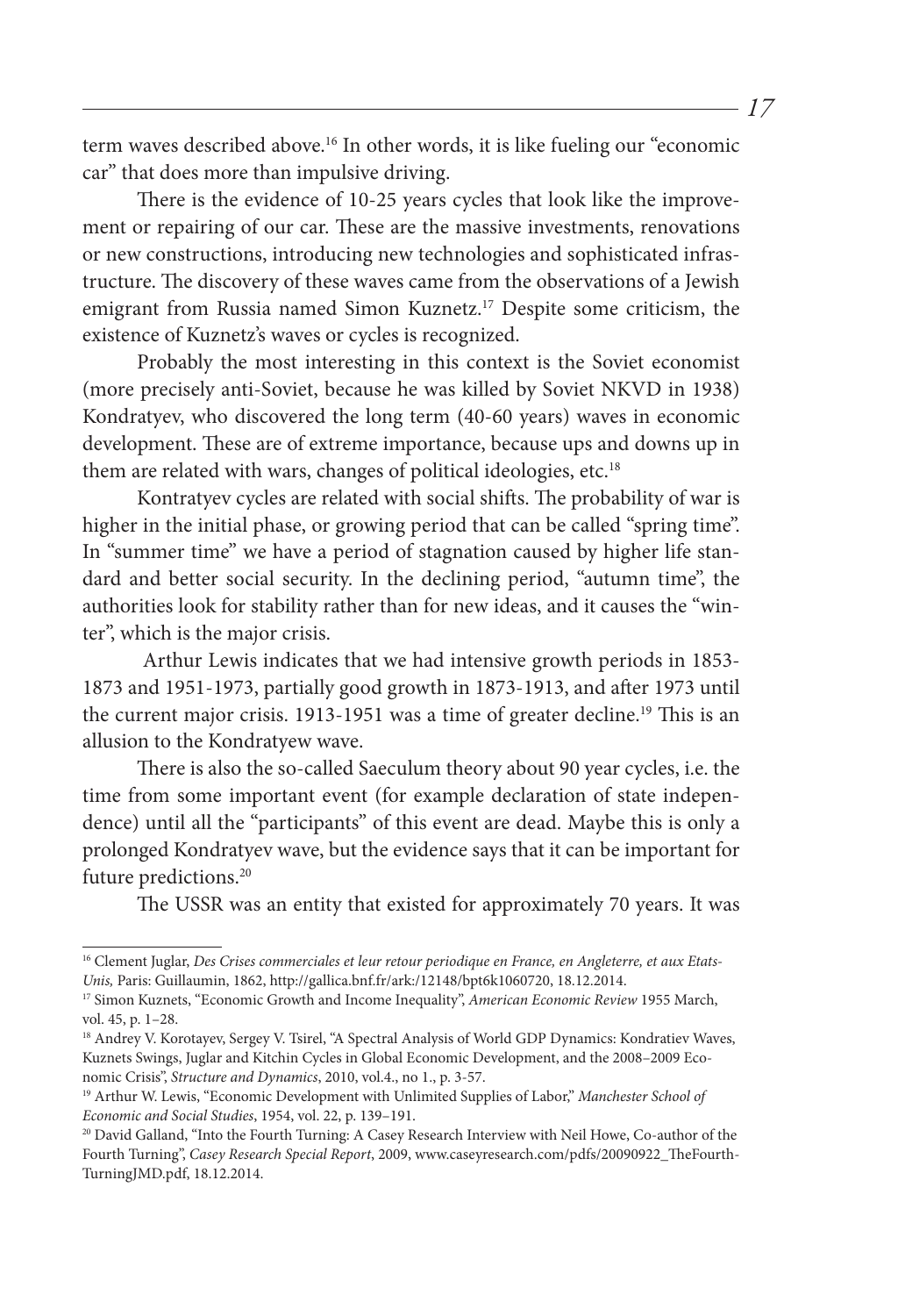the same life-time as Bismarckian Germany. Now, 70 years after World War II, we have all the postwar developments. The legacy of it probably is already unimportant, and everything is like the lives of old people. We are not aging demographically. They have the "retired" political ideology.

In the creation of strategies there are some typical frameworks – archetypes – that permit us to create typical strategies. Jim  $Dator<sup>21</sup>$  presents a few examples from a long list of possibilities:

- *Archetype of growth* technology permits us to solve all the current problems of civilization. All the problems of society can be solved generally by progress (for example in the area of telecommunication).
- *Disaster* a sudden decline in technological growth (may be caused by different factors), that causes the new quality in relations between economy, people's everyday lives, gender relations, relations between religious and secular life, etc.
- *Stabilization* the technological and economic growth is sacrificed for "special" purposes, for example environment protection or healthcare. Society decides that the solution lies not in technologies, but in understanding where we are and what we are.
- *Transformation* this is a change of a major political dream or main political and social ideology. For example, Jesus Christ or the possibility to use thermonuclear energy. On the other hand, maybe a re-evaluation of the values we are currently defending.<sup>22</sup>

According to the archetype of growth, for example, the 21 century has to be an Asian century. First it will be the main producer, and later it will be the main consumer. Asia will decide what the rest of the world has to do. However, the disaster archetype warns that some new epidemics, Tsunamis (it destroyed Japan), and some kind of "Taliban" can destroy any "growth scenario". We have experienced Asian stabilization. Confucian thinking stopped Asia from conquering the remaining world several times. Transformation – something new – maybe a "happy" Latin America or Central Europe, will overshadow Asian development. Such scenarios can be created for other regions.

Thus, the set of instruments to create scenarios for the future is huge. Anyway, there are powerful human factors: existing stereotypes, dreaming,

<sup>21</sup> Clement Bezold, "Jim Dator's Alternative Futures and the Path to IAF's Aspirational Futures", *Journal of Futures Studies*, November 2009, vol. 14, no 2, p. 123 – 134, http://www.jfs.tku.edu.tw/14-2/E01.pdf, 19.12.2014.

<sup>&</sup>lt;sup>22</sup> I suggest reading: http://www.worldvaluessurvey.org/. There are the evaluations of regional differences, factor of "human nature", that can decide how the "westerness" or "easterness" or other traditions influence the ideology of social group or society.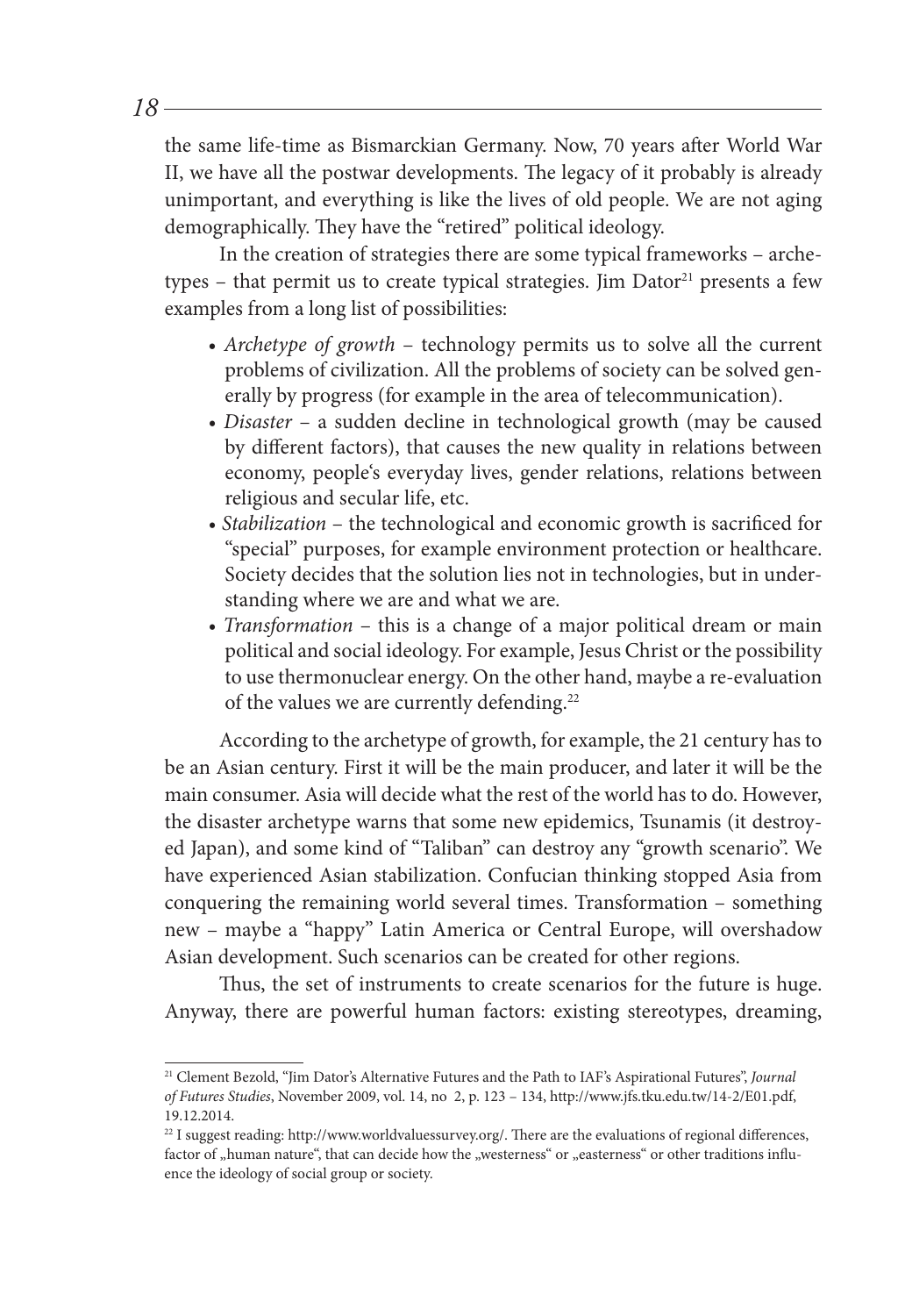requirements to fulfill the needs, and the strategic goal of the authorities who finance all this business.

### 2. The Evaluation of Different Factors of Development

Does any reality that happens for sure in the future exist? Yes, there are some factors, futurists say, that really happen and that influence the future:

- *First*. Demography.23 The human population grows, and it will reach maybe 9 billion in 2050 (if no any global disasters occur). The Majority of them will be urbanized, i.e. 5 billion will live in the cities. Around 2045, the number of people older than 60 will be larger than those younger than 18 (in Europe it already happened in 1995). The so-called median age in Europe is now 39 years, and it will be 47 in 2050. Europe now spends 15 percent of GDP for elderly population, and will spend one third after four decades. The USA will look much better – it will have 400 million people with the median age around 40. Despite AIDS and other shortages, there will be 2 billion Africans in 2050, which would be more than one-fifth of the world population. India will have 1.6 billion, China will have 1.4 billion, and Russia will have a bit more than 100 million. This cannot happen, because in any situation we can expect conflict because of imbalances in the distribution of resources, welfare, etc., and conflict between declaration that all humans are equal, and practical implementation of this. Economies of the Middle East and Africa simply will have no possibility to offer the opportunities for a new huge workforce; the West will have to rethink its own global responsibilities.
- *Second*. 24 Climate change. How much are we spending now for that problem? Climate change generates not only economic, but also political problems – disagreements on water and resources, ethnic, and regional conflicts. Russia and Norway cannot agree on Spitzbergen and surrounding areas in the Arctic with the participation of other countries. There are problems even in the relations between the USA and Canada, not to mention the constant animosities in Africa, and conflict between India and China.
- *Third*. Energy market: the possibilities of the generation of energy, dis-

<sup>23</sup> Pew Research Center, *Attitudes about Aging. A Global Perspective*, January 2014. http://www.pewglobal. org/files/2014/01/Pew-Research-Center-Global-Aging-Report-FINAL-January-30-20141.pdf, 2014.12.18. 24 Houghton J.T, et al., eds., *Climate Change 2001: the Scientific Basis*, Cambridge University Press, 2001.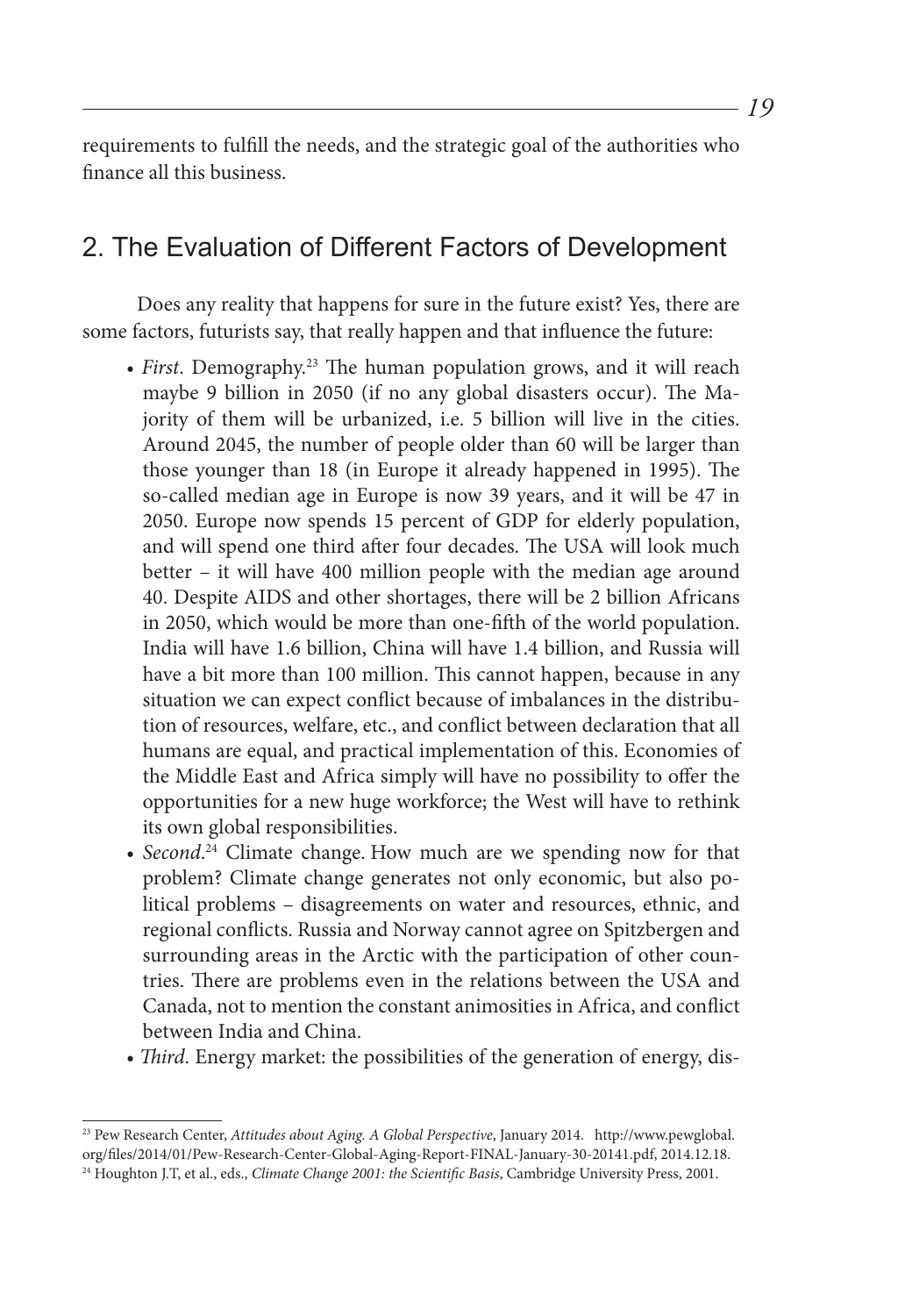proportions in access, price, etc. 25 It is necessary to mention that there is unlimited space for fantasies in predicting the situation of energy generation in the future. The global picture can change very quickly if new sources of energy and new generation technologies (like thermonuclear synthesis) will be used.

- *Fourth*. Irrationality of society: e.g. religious extremism, glorification of celebrities, and the diminished authority of science and logic. This is postmodernism in a broad sense.26 National (ethnic) identity is disappearing (not everyone agrees with that!), and societies are more and more fragmented and vulnerable, lacking solidarity and consolidation. Glorification of celebrities is the replacement for national heroes and national identity. National interest goes lower on the priority list. Information technologies permit spreading of unauthorized information, pseudo-science, and disinformation. There is a field for pseudo ideologies that look nice, though are dangerous.
- Fifth. The shrinking of state influence and number of state functions.<sup>27</sup> The international institutions which are based on country membership, such as the UN, European Union, and NATO are weakening, and their functions are becoming useless. There are constant discussions in Europe about what is better: EU institutions or national parliaments? The EU is still economically and legally powerful, but very remote from the average citizen. Citizens think they have no chance to communicate with any EU authority.
- *Sixth*. The negative side of globalization international terrorism, organized crime, proliferation of weapons of mass destruction, "asymmetric treats", epidemics, and migration.<sup>28</sup>

All of these factors influence our scenarios. Besides that, each writer has his emotions. Emotional factors influence the final document. Emotions, as is clear, can differ on a large scale.

<sup>25</sup> REN21, *Renewables Global Futures Report* (GFR). SEP (Institute for Sustainable Energy Policy of Japan.) press.

<sup>&</sup>lt;sup>26</sup> Niklas Luhmann, "Why Does Society Describe Itself as Postmodern?", *Cultural Critique* No. 30, *The Politics of Systems and Environments*, Part I, Spring, 1995, p. 171-186.

<sup>27</sup> Peter van Ham, "The Rise of the Brand State: The Postmodern Politics of Image and Reputation", *Foreign Affairs*, Sep. - Oct., 2001, vol. 80, no. 5, p. 2-6.

<sup>&</sup>lt;sup>28</sup> Graham S. Bird, Brock Blomberg, Gregory D. Hess., "International Terrorism: Causes, Consequences and Cures", *The World Economy*, February 2008, vol. 31, issue 2, p. 255–274.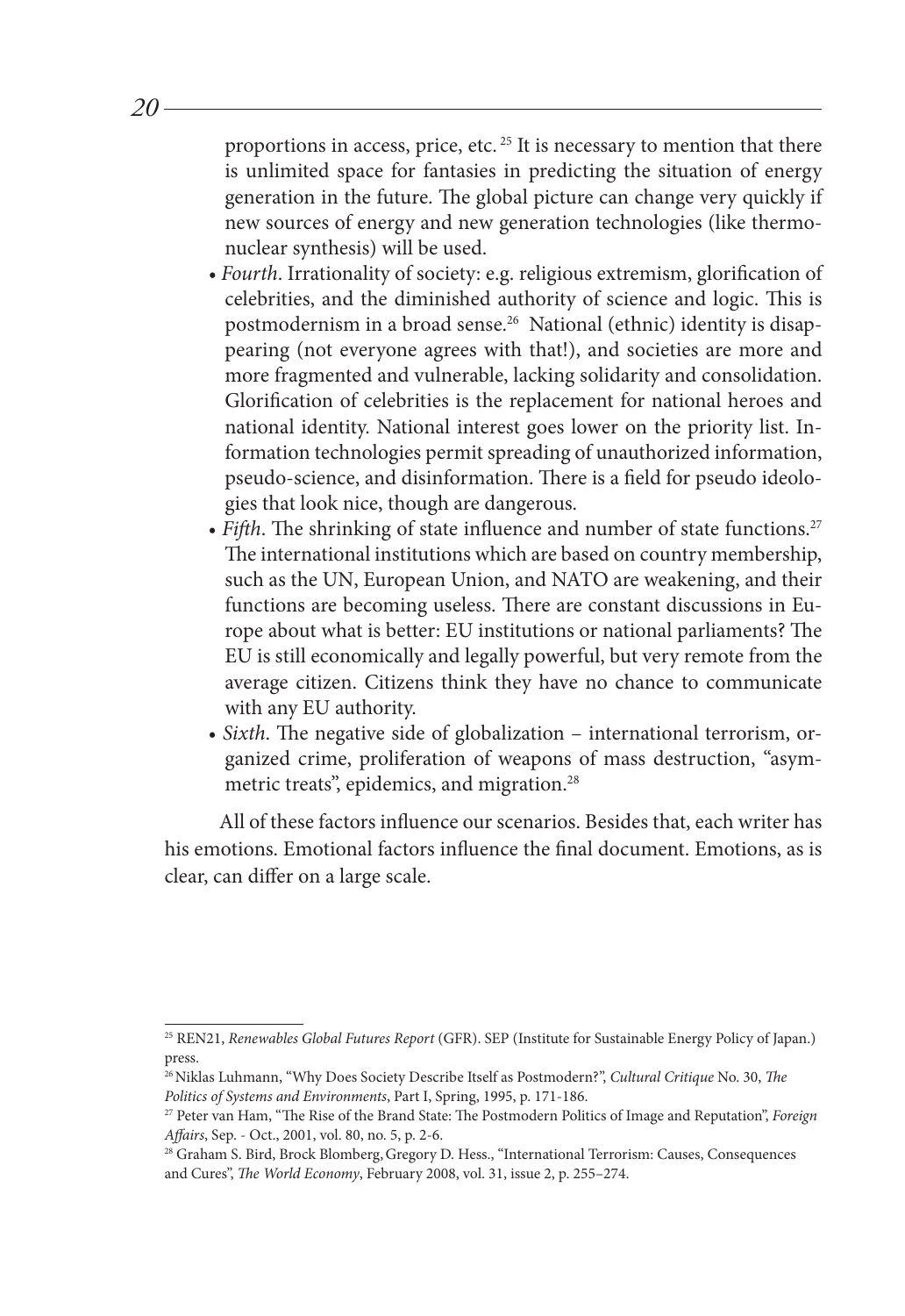## 3. Some Practical Myths and Practical Stereotypes of Future Prediction

The numerous writings and publications of future strategies can be divided into a few stereotypical models and future visions. They are often quoted in the speeches of politicians, in "official" strategies, and in public discussions. Thus, they cannot really be considered scientific, but they are a base for political decisions more often than the concepts of political scientists. So I will not present the many quotations of this public debate for the people who want a more political science based survey.

The American vision is *Pax Americana*. This is the world dominated by the USA. In the world there is a constant battle for so-called eternal values such as freedom, democracy, human rights, and a liberal market economy that keeps all this in place. According the American vision, all the nations finally have to reach the Fukuyamian "End of History".29 *Pax Americana* in essence is the continuation of  $20<sup>th</sup>$  century ideas, and it is possible in the situations where no major changes occur – the world will continue to globalize (or at least virtualize). Europe and the USA can sleep well – they will remain dominant powers for a long time, and they will set the rules of the game. It's clear that this is an easy model, so there are an impressive number of authors and readers who would agree on such a pathway of development. In this situation, readers can only choose a side – is he for easy, pleasant ("rich") life, or against it? What is necessary for the feeling of happiness?

The supporters of the model say that America will not disappear in the next few decades because nobody really wants it to disappear, even those who dislike it. The economies of China and India will grow; however, these countries will have to spend more resources for solutions to internal problems rather than for international relations. They will never overcome America, whatever their relations with the USA would be. The idea of a declining America (and Europe as well) is completely wrong. Unlike many other authors, American futurologist and writer George Friedman reminds us that notions about a declining United States is maybe logical, but completely wrong. The USA was not a great power until World War II. It indeed became a superpower after the war, but had to fight the Cold War against the Soviets. The real American century started only after the collapse of USSR. Thus, the Americans' dominant

<sup>29</sup> Francis Fukuyama, *The End of History and the Last Man*, Free press, 1992, 418 p.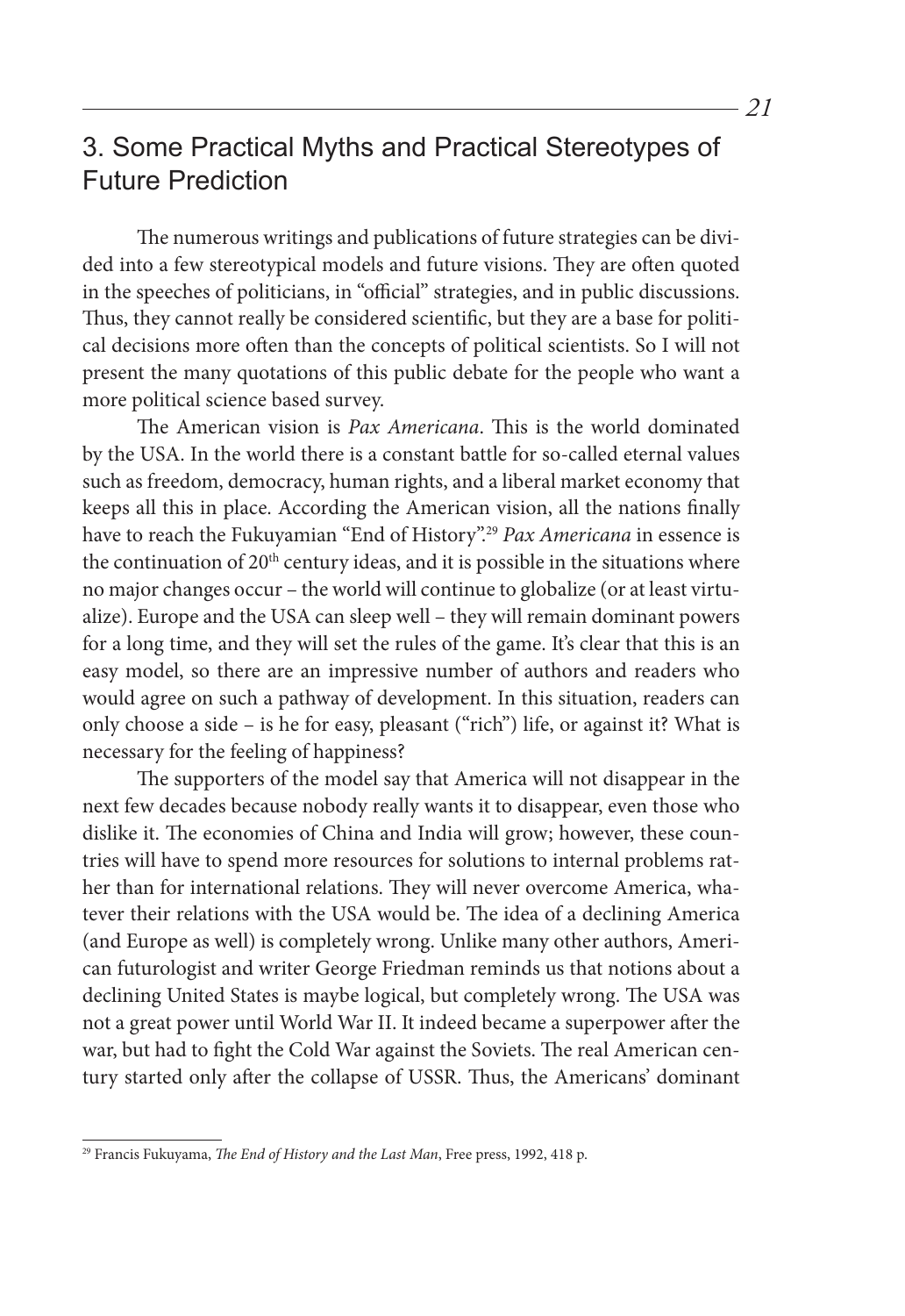century was not the  $20<sup>th</sup>$ , but will be the  $21<sup>st</sup>$  century.<sup>30</sup>

The European vision of the future is Davos World, named after the name (and ideology) of the annual World Economic forum.31 This is a simple scenario based on economic benefits, predicting that the driving force for ruling the world will be endless economic interest – to consume more and to possess more. Information society and postmodern habits will have to serve to increase the area of consumption. The producer of goods will be, of course, Asia, but "redistribution" will remain in the hands of Europeans and Americans unless the Asians themselves become the main consumers.

The Chinese vision is "The Union of Dragon and Bear". This is first of all Chinese scenarios that Russia can stick to. The main dream is a growing economy that creates jobs, and a means for life and prosperity to everybody. The economy is above human rights and freedoms; this is a victory of primitive Marxism that in reality means the progress achieved by a low paid job is almost slavery. Many say that the 21<sup>st</sup> century has to be an Asian or Eurasian century. There is no secret that in recent decades there were lot of optimistic predictions for China. This country will rule the world, and we have to be prepared for this future fact.<sup>32</sup> In official form, the Chinese dream looks very promising; China is a peaceful country following the Confucian idea not to be engaged in aggressive wars. Rather the opposite. It tries to achieve harmony of not only of a happy China (Central State), but of the surrounding World. Realists who do not think much about Confucius, present a few banal but strong arguments. China is the biggest nation in the world, one fifth of *homo sapiens* are Chinese. It is already making China a great country. China is rapidly growing, and its competitive economy is almost second in the world (soon be the first). The Chinese citizen is a symbol of a well-working, well-educated Asian, who is coming to the world without any wish to make war, not shouting radical phrases, not demanding much social support, and establishing restaurants and business centers. The base for the Chinese and Russian dream is simple pragmatism. Chinese think (and with good reason) that the world's fear not to receive Chinese products is bigger than the Chinese fear of losing markets.

This vision nevertheless has a few problematic moments. Do big producers really have to be the most influential and strongest country in the world? China produces a big portion of goods for the global market; however it has

<sup>30</sup> George Friedman, *The Next 100 years: A Forecast for the 21st Century*, 2009.

<sup>31</sup> World Economic Forum, *Strategic Foresight*, http://www.weforum.org/community/strategic-foresight, 2014.12.19.

<sup>&</sup>lt;sup>32</sup> G. John Ikenberry, "The Rise of China and the Future of the West. Can the Liberal System Survive?", *Foreign Affairs*, January/February 2008.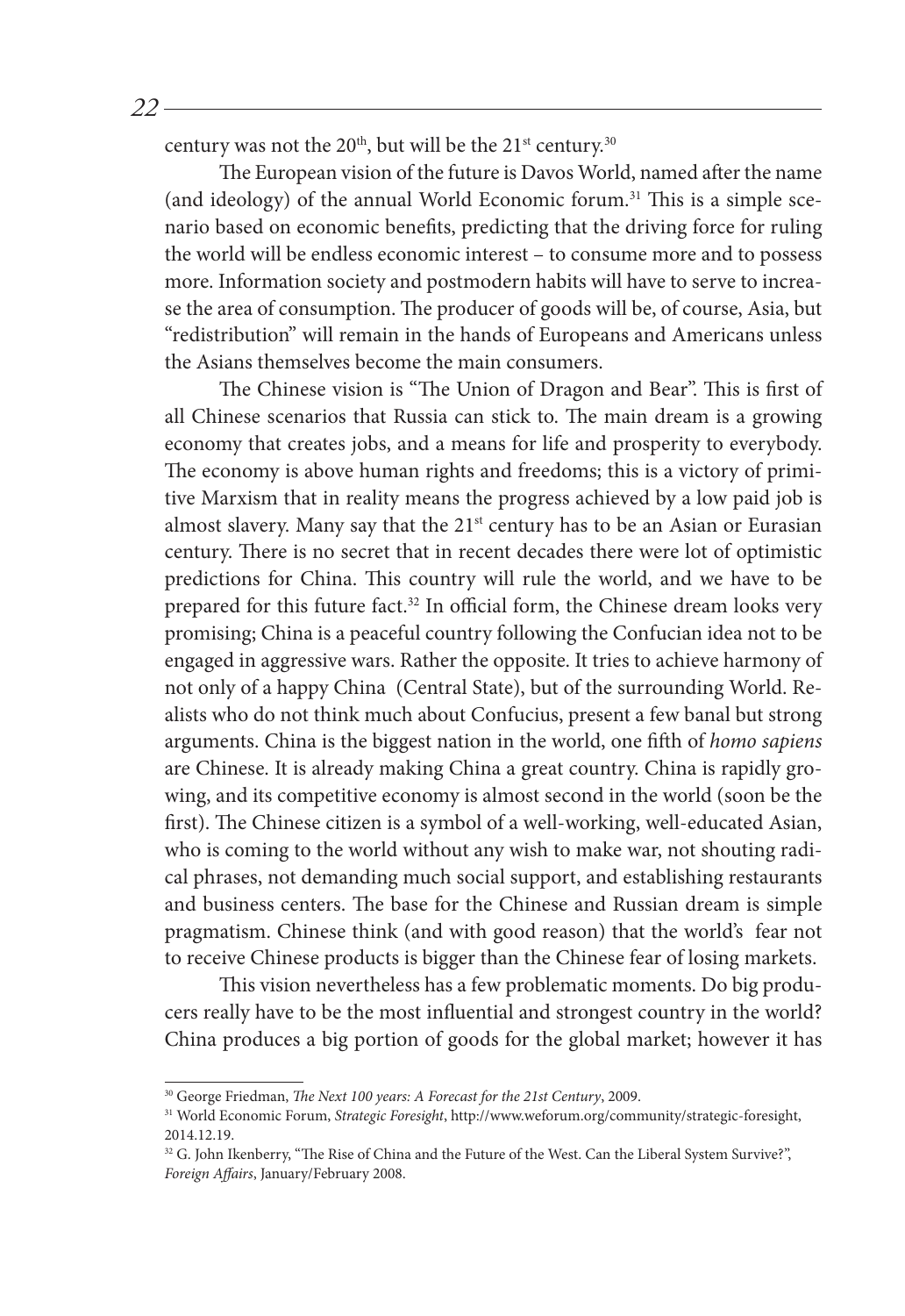no wish to reject its habits to co-operate with "evil empires". The same is right for Russia. They will not dominate until the world will live in the same world order. China wants to produce more not because of its love of the world, but because of its own (self-)interests. It does not work for important global projects such as climate change, and it continues with the social system that is already sentenced to death.

China lacks the chance for geographic expansion. It is a geographic island. In the north it has Siberia, in the south there are jungles and mountains, in the west it has mountains and desert. China is a huge factory, but it can hardly be more than a factory. China is united by money and brute force. After it has to pay more money for the workers, it has to use a force and trigger the resistance. Chinese history shows a paradoxical situation – always, when it opens to the world it is ruined by internal conflicts. The same is in place today. China has to choose to lock itself in the island or to risk becoming the area of internal struggle. The greater Chinese crisis will come in the 2020s (there is agreement among many futurists on that).

The Russian crisis is predicted for the same time. In the last two decades, not one of Russia's geopolitical projects or dreams was implemented. The main dream remains outside official declarations, but it is a part of all other dreams. This is the restoration of great power/superpower status (geographically – restoration of USSR). From one hand, it may look like Russia is powerful enough "to collect" former republics again, but the main problem is that it wants to do it quickly and in all the directions. And in this respect Russia is too weak. It has no attractive messianc idea. Gas and "fist" are not sympathetic, even for allies, but Moscow did not invent anything new. One can expect Russia will have a new and even deeper crisis.

The Islamic vision is The New Caliphate.<sup>33</sup> This is a world order is based on the primacy of religion, and is one of the examples of renascence and modification of one of the main religious faiths. If we can imagine the global victory of Islam, we can recognize that there will be no economic growth and technological innovation. The main idea would be to convert people into the right kind of faith, and, even in stronger words, to force people to convert. The Ottomans had this idea a few centuries ago, and they managed to sometimes buy this formal manifestation of beliefs and make impressions of voluntary changes of faith.

This vision is very problematic as well. Instead of imposing its conditions for world governance, political Islam intends simply to destroy the exis-

<sup>33</sup> Nick Danforth, "The Myth of the Caliphate: the Political History of an Idea", *Foreign Affairs,* November, 2014.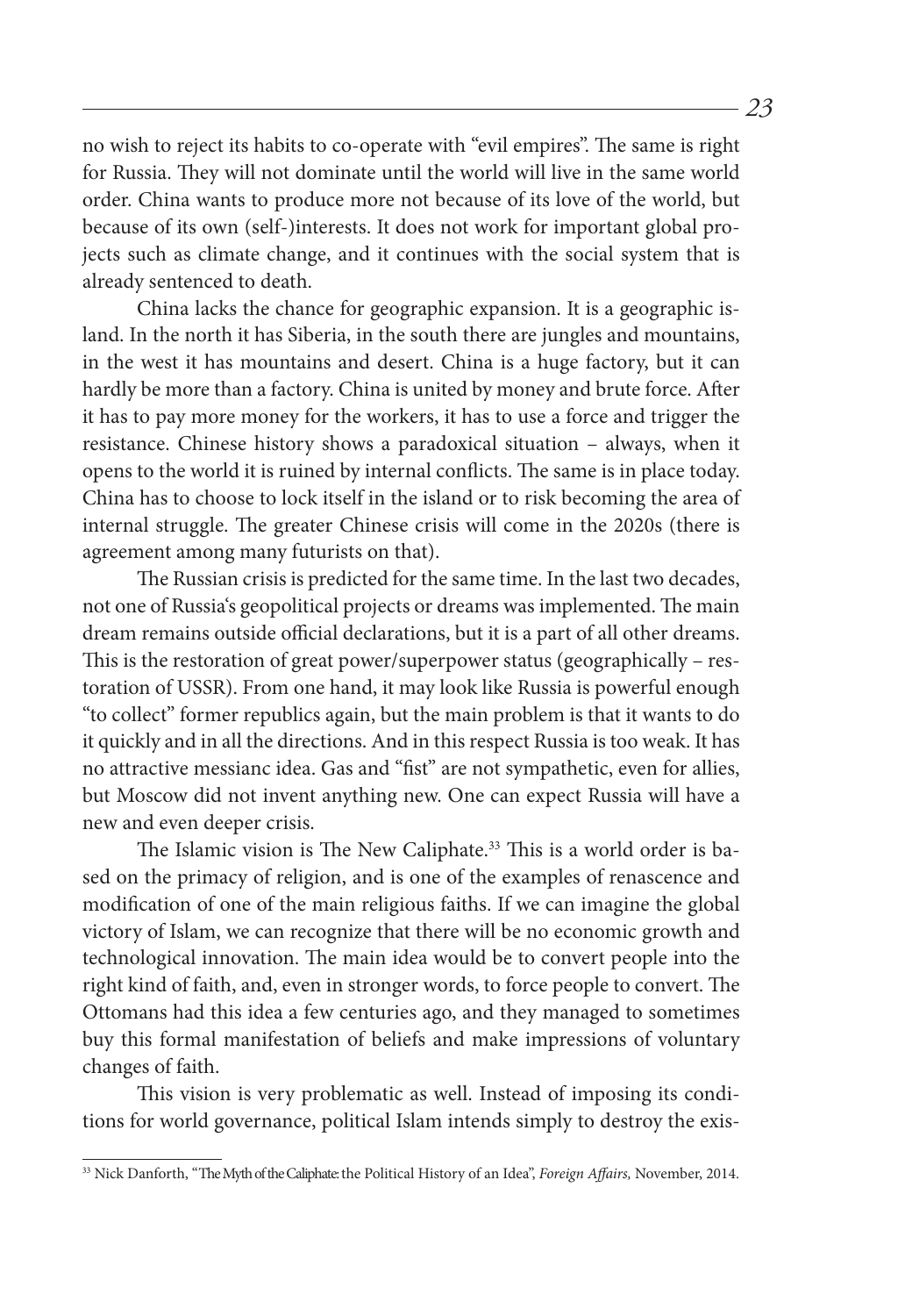ting world order. Destruction without construction is dangerous for Islam itself. The authors indicate a few scenarios for Islamic development.<sup>34</sup> The first speaks about a "return to the beginning". This is a regression. The Prophet seems to have an idea of the Islamic state. However, it really went with constant failures. Christians are happier, because Jesus Christ did not establish a state and never attempted to do this. Islam is divided, and there are few explanations of this. Islam cannot be the background for a state – an Islamic republic theoretically is not functional, practical, and attempts are functioning far from normality. The confrontation inside Islam can be even more predictable because of war and confrontation with the West. This is a regression as well. It is possible for Islam to turn toward modernization and Western values. It would be good for people, but not good for Islam as such. The Euro-Atlantic community generally acknowledges Islam, that it is not modern, secular, or innovative. Muslims say that Europeans themselves are guilty (colonial past), and that they need to propose solutions. There is the theory of pendulum in Islamic development as well. The pendulum swings between the wish to be good for the west, and the will to terrorize it. Finally, some theorists believe in the possibility of a step-by-step integration of Islam into the existing world order. The modernization of Islam remains the main issue in discussion. Can Islam be modernized in principle? Only in this situation can we expect the harmony of civilizations instead of a clash of them. The main problems that Islamic countries face are really not the problems of this faith, but rather normal "technical" problems of state management.

*24*

The Middle East is the problem, but not the opportunity. September 11 brought even more chaos to it. It showed that the region has no political solidarity or common values; there is in fact no globalization.

The World of Fear is an "Orwellian" vision. One may say that defenders of "strong hand" policies see *finalite politique* in the establishment of some kind of Orwellian order. A fear scenario predicts the world in which the main part of the population is poor, or "losers" who are willing to accept the dictates of the government.<sup>35</sup>

A New Messiah is one more rather unofficial vision. This is in people's hearts rather than in officially recognized programs. It looks politically incorrect to speak about this, though nobody rejects the appearance of a "black swan" in the future. Political and social scientists try and look to the life of

<sup>34</sup> Sohail Inayatullah, "Islamic Civilization in Globalization", http://www.metafuture.org/articles-by-sohailinayatullah/islamic-civilization-in-globalization/ arba http://www.metafuture.org/articles-by-sohail-inayatullah/alternative-futures-of-the-islamic-ummah/, 2014.12.19.

<sup>35</sup> George Orwell, *Nineteen Eighty-four, A Novel*, New York: Harcourt, Brace, 1949.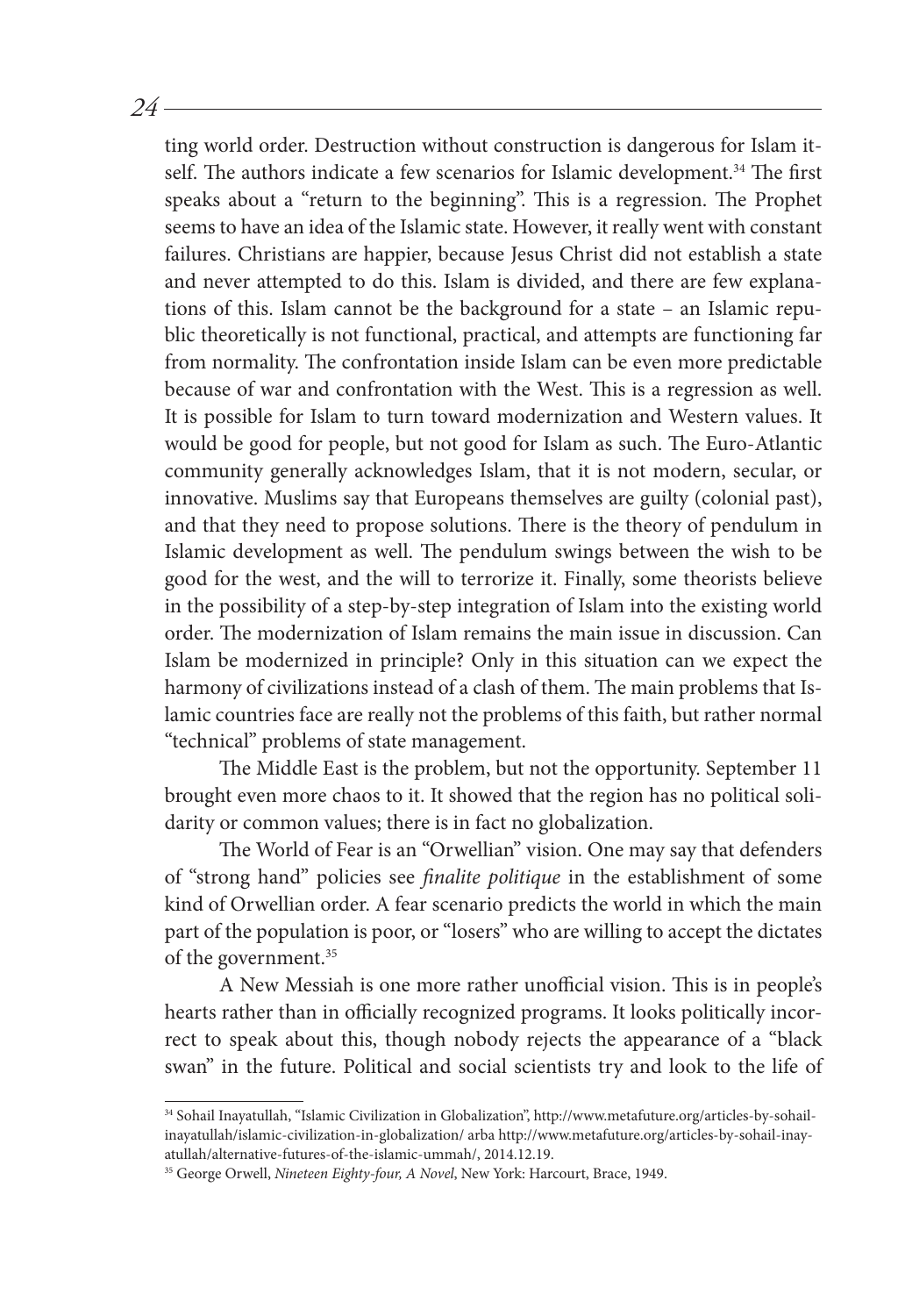society as a phenomenon not very dependent on human emotions, and even though they recognize that that society needs new personalities and new leaders, worthy of trust—thus it needs a New Messiah. Two thousand years ago Jesus destroyed the spirit of Ancient Rome, thus destroying the world order of that time. Waiting for a Messiah would be the logical solution of all shortages in previous visions.

In recent years, many authors propose so-called BRIC (or similar) scenarios for a medium-term global multipolar future. The main countries in this project have to be Brazil, Russia, India, China (and maybe also South Africa).<sup>36</sup> This would be a good multi visual project; however, it has few serious obstacles. All of the countries mentioned have their internal problems that hardly allow them to become the leaders of the group. They would hardly agree to manage the world in the framework of these four or five countries. Thus, despite the attractive idea, it will hardly work.

#### Conclusion

The set of methods of future investigation permits the composition of several and perhaps even dozens of medium-term and long-term scenarios of world futures. They are produced by experts of different nations and international organizations, futurologists, and individual writers.

There are some few well-proven laws of social and economic development, as well as some partially predictable phenomena in the area of environment, biology, human ethic, etc. They permit predictions to be made about the state of the world we can expect in 20-50 years, and the shape of human civilization in the case of implementing some political, social, environmental, and technological ideas. However, the planning is still very unreliable, and far from a "road map" framework. Thus, future studies are still balancing between science and scientific/artistic fiction.

No future planning is secure from unpredictable phenomena – "black swans" – and their impact, nor secure from "political decisions" that destroy natural developments in society. So no one scenario can pretend to be absolutely right. The most frequent future scenarios are based on the wish to implement a copy of an existing "happy nation", to fight undesirable trends, and create some kind of "dream society" while stimulating positives and inhibiting negative trends. The final version of a scenario depends also upon the "hu-

<sup>36</sup> Forum BRICS, http://www.bricsforum.org/, 19.12.2014.